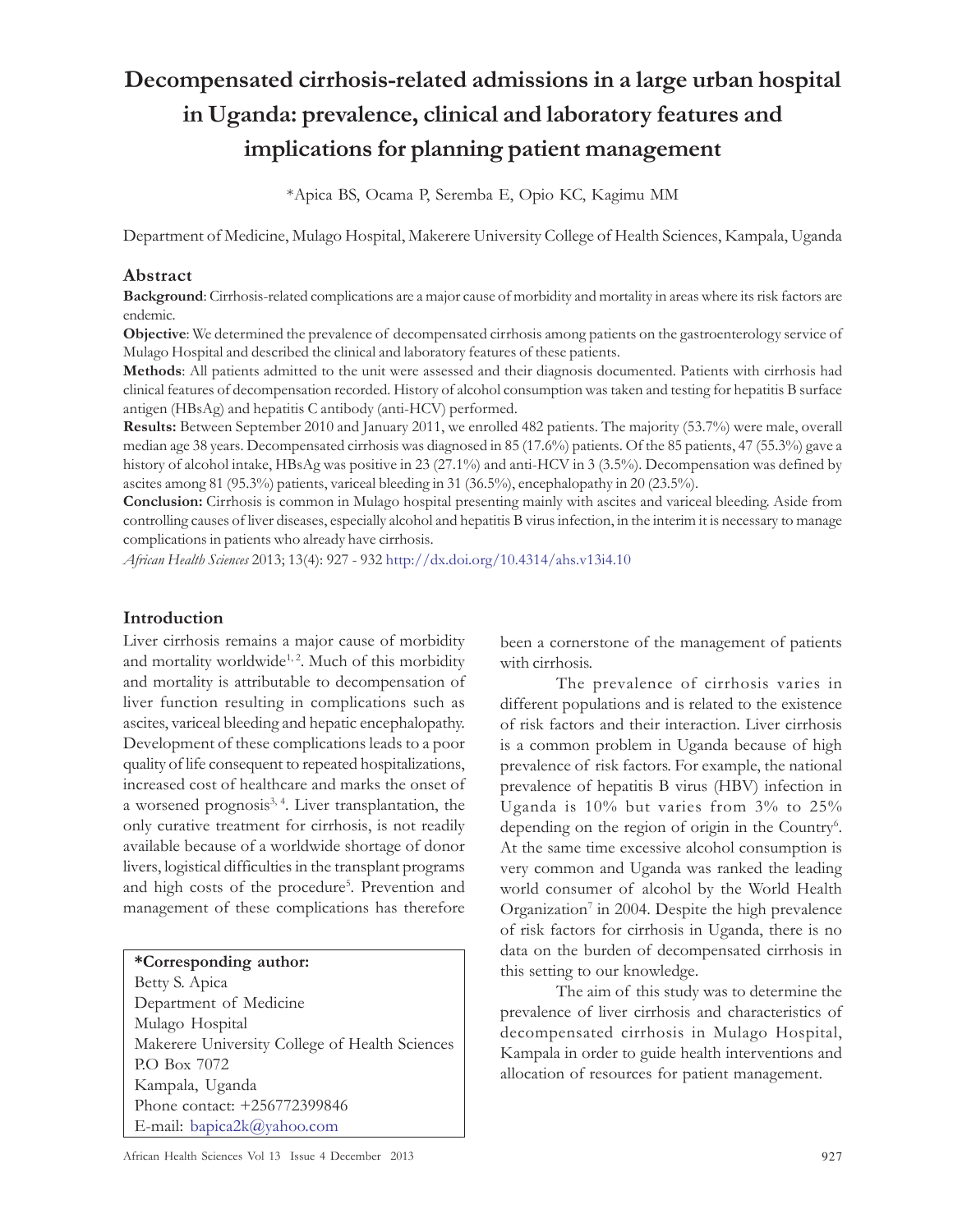## Methods

This was a cross sectional study in which patients admitted on the gastrointestinal and hepatology inpatient service of Mulago National Referral Hospital, Kampala, Uganda were recruited between September 2010 and January 2011. Patients were enrolled if they had a documented clinical diagnosis suggestive of a gastrointestinal or liver pathology. Socio-demographic data of patients and clinical data for the above diseases were recorded. Patients with suspected liver disease who had abdominal ultrasound characteristics of cirrhosis (nodular surface of the liver, heterogeneity of liver parenchyma or liver atrophy) and/or laboratory features consistent with cirrhosis (low serum albumin or low platelet count) were assessed for decompensation. Decompensation was defined by presence of ascites, hepatic encephalopathy or variceal bleeding. Ascites was graded as mild, moderate or severe based on the criteria of the international ascites club<sup>8</sup>. Hepatic encephalopathy was defined by detection of asterixis or using level of consciousness as described by Burroughs and graded thus:  $\text{grade}1 = \text{confusion}$ , grade  $2 =$  drowsiness, grade  $3 =$  stupor and grade 4 = coma<sup>9</sup> . Patients with asterixis only were classified as having grade 1 encephalopathy.

The presence of esophageal varices was confirmed by endoscopy in some patients who presented with upper gastrointestinal bleeding and graded according to the classification advocated by Beppu et al (grade  $1=$  small and straight, grade  $2=$ moderately sized, tortuous and occupying less than one third of the esophageal lumen or grade 3= large, coiled and occupying one third or more of the lumen)<sup>10</sup>. In the remaining patients, abdominal collaterals with ascites plus hematemesis and or melena were construed as variceal bleeding. Physician diagnoses were initially recorded as free text then later coded. For example, dyspepsia and gastritis were grouped together and cholecystitis, cholelithiasis and cholangiocarcinoma were categorized as gall bladder disease. The primary diagnosis was used to group patients into the different categories.

In an attempt to establish the possible aetiology of cirrhosis and magnitude of decompensation of liver function, 10 mls of blood was drawn and analyzed for liver function tests (Cobas Integra 400 plus, Roche, Switzerland), complete blood count (Beckman coulter Inc., France), HBsAg using HBsAg Dipstick (Cypress Diagnostics, Belgium) and anti-HCV using the One Step Anti-HCV Test, (Cypress Diagnostics, Belgium). Patients were considered to have HBV

and Hepatitis C virus (HCV) infection if they tested positive for HBsAg and anti-HCV respectively. History of alcohol consumption was taken from the patients. Because of widespread use of homebrewed alcohol and communal pattern of drinking in Uganda, it was difficult to quantify the amount of alcohol consumed by each participant so the CAGE score (Cutting down, Annoyed, Guilt, Eyeopener) for alcohol dependence was used as a surrogate measure of alcohol misuse.

Severity of liver cirrhosis was determined using Child Pugh score involving evaluation of 5 parameters including ascites, encephalopathy, serum bilirubin, serum albumin and International Normalized Ratio<sup>11</sup>.

The study was approved by the Institutional Review Board of Makerere University College of Health Sciences and all patients or their legal guardians consented to participate in the study. Children (N=20, all between 13-17 years) were recruited after obtaining assent from them and consent from their legal guardians.

#### Data analysis

Data analyses were performed using Statistical Packages for Social Sciences 16.0 for Windows (SPSS Inc. Chicago, Illinois, USA). Continuous variables such as age, liver function tests and platelet counts were summarized as medians (interquartile range). Comparison between groups of categorical variables was performed using chi-square or Fisher's exact test. To test whether medians of selected continuous variables were meaningfully different, we used the Mann-Whitney's rank sum test. Statistical significance was defined as P value of < 0.05.

#### Results

### Socio-demographic characteristics of the study population

Four hundred and eighty two participants with gastrointestinal and hepatology-related illnesses were recruited. The majority of participants were young with median age of 38 years (IQR 28-54) and there was a slight male predominance (53%). The sociodemographic characteristics of patients with decompensated cirrhosis were comparable to those with other gastrointestinal diagnoses (data not shown).

#### Hospitalization for cirrhosis

Eighty five patients (17.6%) had decompensated cirrhosis, making this the leading single principal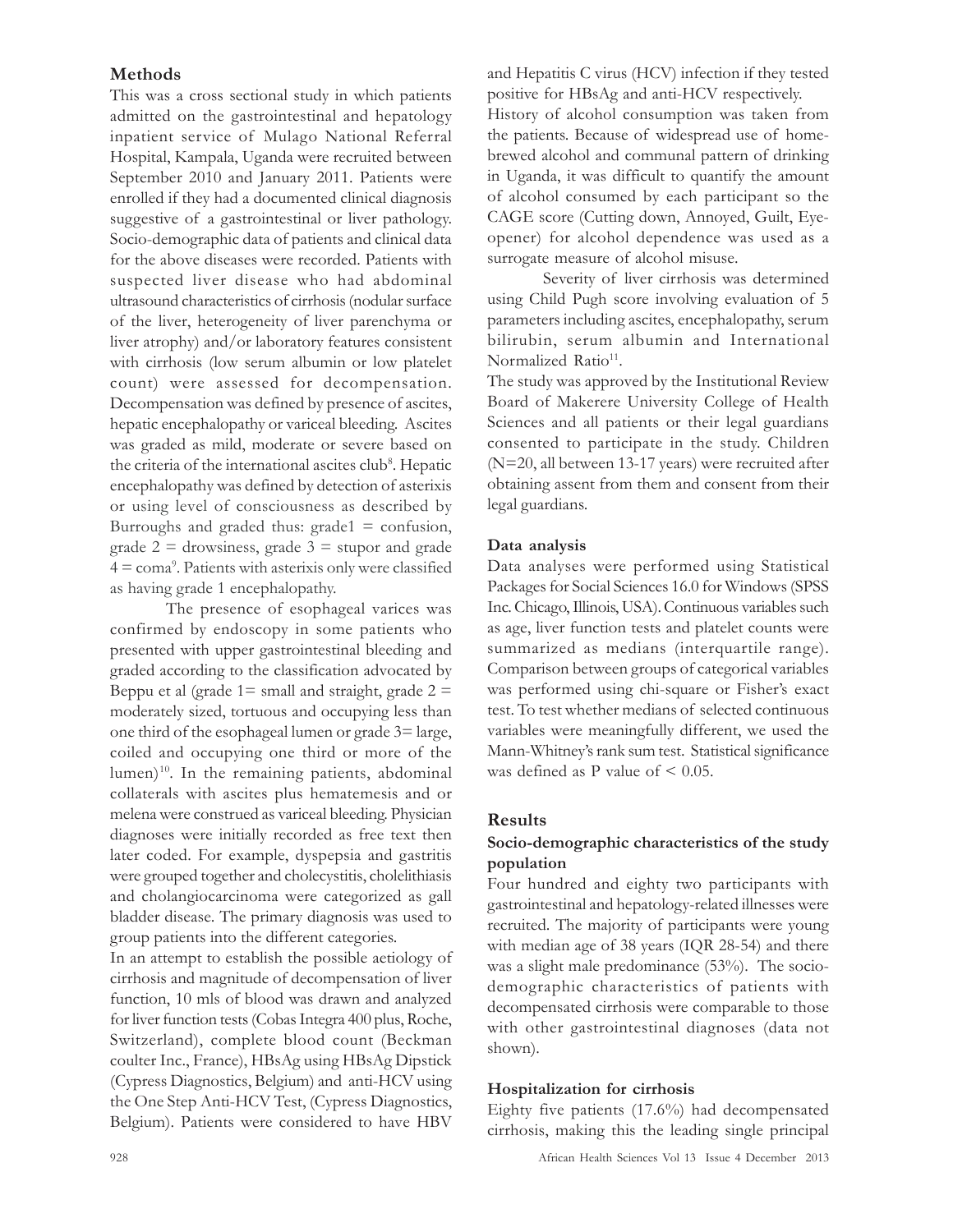diagnosis on the gastrointestinal and hepatology service of the hospital. Dyspepsia 85 (17.6%), liver cancer 65 (13.5%) and diarrhoea 63 (13.1%) were other major contributors to disease burden. This information is summarized in table 1.

Table 1: Clinical diagnoses on the gastrointestinal and hepatology inpatient service of Mulago Hospital, September 2010 to January 2011 (N=482)

| Rank                     | Cause of               | Percentage | (%)  |  |
|--------------------------|------------------------|------------|------|--|
| hospitalization<br>Numb- |                        |            |      |  |
| er                       |                        |            |      |  |
| of patients              |                        |            |      |  |
| 1                        | Decompensated          | 85         | 17.6 |  |
|                          | cirrhosis              |            |      |  |
| 2                        | Dyspepsia              | 85         | 17.6 |  |
| 3                        | Liver cancer           | 65         | 13.5 |  |
| $\overline{4}$           | Diarrhoea              | 63         | 13.1 |  |
| 5                        | Hepatitis              | 41         | 8.5  |  |
| 6                        | Schistosomiasis with   | 29         | 6.0  |  |
|                          | portalhypertension and |            |      |  |
|                          | variceal bleeding      |            |      |  |
| 7                        | Peritonitis            | 23         | 4.8  |  |
| 8                        | Abdominal masses not   | 19         | 3.9  |  |
|                          | otherwise specified    |            |      |  |
| 9                        | Gallbladder disease    | 13         | 2.7  |  |
| 10                       | Gastric cancer         | 12         | 2.5  |  |

#### Presumed causes of cirrhosis

Of 85 patients with decompensated cirrhosis, 47 (55.3%) gave a history of alcohol intake and 23 (27.1%) tested positive for HBsAg (table 2). HCV infection was presumed to be the cause of cirrhosis in 3 (3.5%) patients and no associated risks were identified in 23 (27.1%). For those patients who gave a history of alcohol intake, the median duration of alcohol use was 15 years (IQR 10-28). CAGE score for alcohol dependence was positive in 17 (36.2%) patients with history of alcohol use. Thirty (63.8%) of these individuals met the liver enzyme criteria (aspartate aminotransferase:alanine aminotransferase > 2:1) for defining alcohol related liver disease. Males with cirrhosis were more likely to have a history of alcohol intake than their female counterparts (P=0.001; odds ratio [OR], 4.5; 95% Confidence Interval [CI]: 1.770–11.440) but there was no significant association between gender and history of alcohol dependence (P=0.464; OR, 0.6; CI 0.152- 2.371). The median duration of alcohol consumption was similar in males and females (median [IQR]: 15 [8.5-30] vs. 12 [10-20] years  $P=0.527$ ). Half of the patients had been abstinent of alcohol for at least 6 months prior to admission and the main reason for this cessation was the onset of hepatic decompensation.

Among patients with decompensated cirrhosis, more males 38.5% (20 of 52) tested positive for HBsAg compared to 9.1% (3 of 33) females (P=0.003; OR 6.25; CI 1.683-23.204). Conversely, females were less likely to have any of the three risk factors identified 45.5% (15 of 33) compared to males 90.4% (47 of 52) (P< 0.001; OR -11.28; CI 3.576- 35.579).

Thirteen patients (15.3%) with cirrhosis tested positive for human immunodeficiency virus (HIV) infection and 3 of these patients were co-infected with HBV.

Table 2: Socio-demographic characteristics of patients with cirrhosis, associated factors, clinical and laboratory features of decompensated cirrhosis (N=85)

| Parameter                                     | Frequency $(\frac{0}{0})$ / |  |  |  |
|-----------------------------------------------|-----------------------------|--|--|--|
|                                               | Median (IQR)                |  |  |  |
| Socio-demographic and risk factors            |                             |  |  |  |
| Age (years)                                   | 42 (32-55)                  |  |  |  |
| Male sex                                      | 52 (61.2%)                  |  |  |  |
| Alcohol use                                   | 47 (55.3%)                  |  |  |  |
| HBsAg positive                                | $23(27.1\%)$                |  |  |  |
| HCV antibody positive                         | $3(3.5\%)$                  |  |  |  |
| HIV positive                                  | 13 (15.3%)                  |  |  |  |
| <b>Clinical features</b>                      |                             |  |  |  |
| Jaundice                                      | 53 $(62.4\%)$               |  |  |  |
| Lower limb oedema                             | 68 (80%)                    |  |  |  |
| Collateral veins                              | 39 (45.9%)                  |  |  |  |
| Splenomegaly                                  | 37 (43.5%)                  |  |  |  |
| Variceal bleeding                             | 31 $(36.5\%)$               |  |  |  |
| Encephalopathy                                |                             |  |  |  |
| Grade 1 and 2                                 | 15 $(17.6\%)$               |  |  |  |
| Grade 3 and 4                                 | $5(5.9\%)$                  |  |  |  |
| Ascites                                       | 81 (95.3%)                  |  |  |  |
| Child Pugh class                              |                             |  |  |  |
| B                                             | 23 (27.1%)                  |  |  |  |
| C                                             | 62 72.9%                    |  |  |  |
| Laboratory findings                           |                             |  |  |  |
| Alanine aminotransferase (IU/L)               | 28.8 (21.1-                 |  |  |  |
|                                               | 52.8)                       |  |  |  |
| Aspartate aminotransferase (IU/L) 76.3 (43.5- |                             |  |  |  |
|                                               | 128.5)                      |  |  |  |
| Serum bilirubin (mg/dL)                       | $2.1 \ (0.8-5.6)$           |  |  |  |
| Serum albumin (g/dL)                          | $2.1(1.7-2.5)$              |  |  |  |
| International Normalized Ratio                | $2.1(1.6-2.8)$              |  |  |  |
| Prothrombin time (seconds)                    | 22.1 (18.7-27.6)            |  |  |  |
| Platelet count $(x10^3/\mu l)$                | 121 (64-210)                |  |  |  |
| Haemoglobin (g/dL)                            | $9.8(8.1-12.1)$             |  |  |  |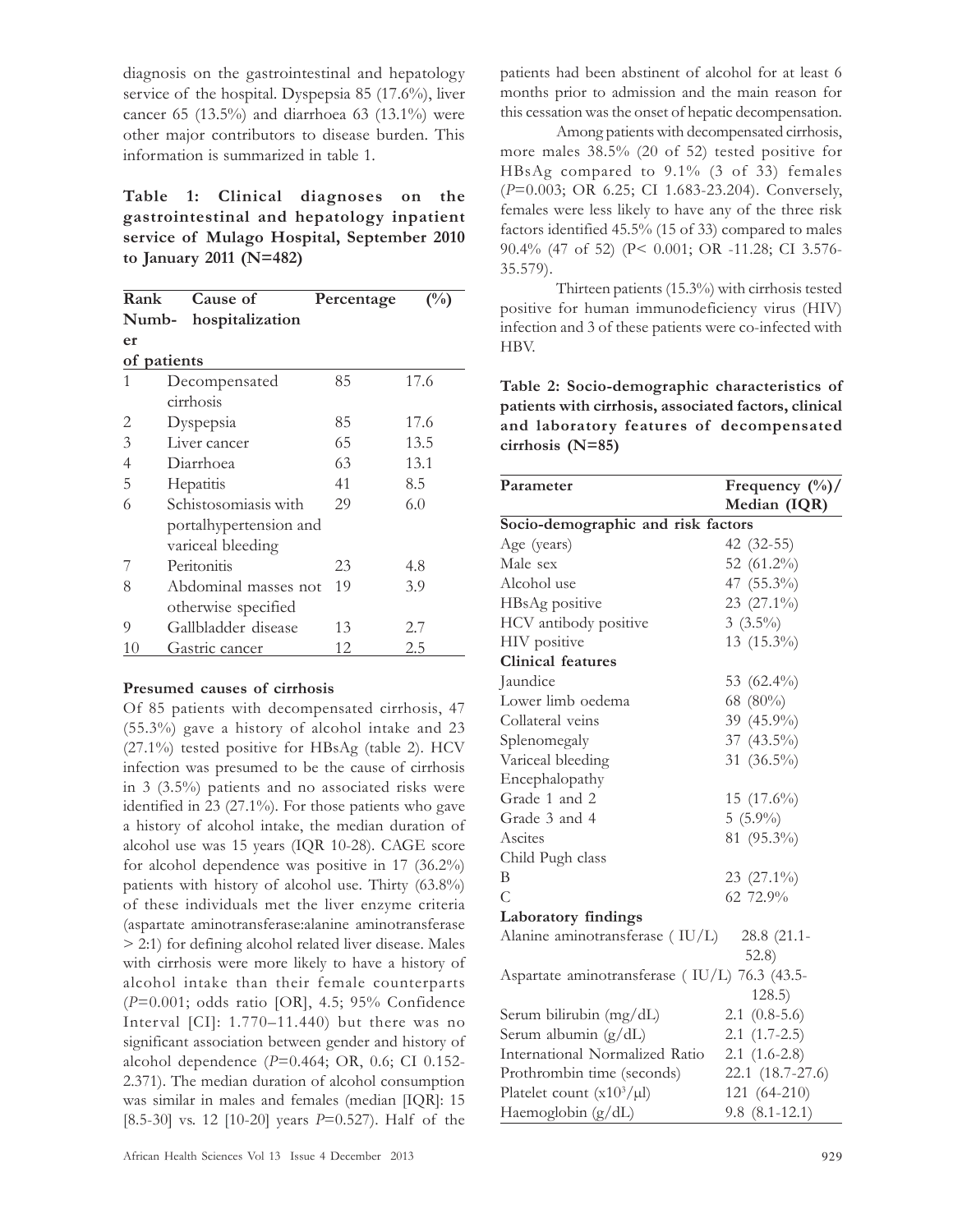#### Complications of cirrhosis

Ascites was the commonest complication that was documented among patients with decompensated cirrhosis, followed by variceal bleeding and hepatic encephalopathy, corresponding to 95.3%, 36.5% and 23.5%, respectively (table 2). Forty (47.1%) patients had multiple complications of cirrhosis at the time of hospitalization. Ascites coexisting with variceal bleeding constituted the commonest combination of complications in 28 (32.9%) patients. The largest proportion of patients had moderate and massive ascites seen in 38 (44.7%) and 33 (38.8%) patients respectively. Of 31 patients who presented with upper gastrointestinal bleeding, 7 (22.6%) underwent endoscopy in which they were all confirmed to have esophageal varices. The varices were determined as grade 1 (3 of 7), grade 2 varices (2 of 7) and grade 3 varices (2 of 7). The majority of study participants who presented with variceal bleeding had anaemia with median haemoglobin concentration of 8.9 g/ dl (IQR 7.1-11.1 g/dl) and 58.6% had thrombocytopenia with median platelet count of 120 x 10<sup>3</sup>/µl (IQR 56.5 x 10<sup>3</sup>-190.5 x 10<sup>3</sup>/µl). There was no significant difference in the median haemoglobin and median platelet counts between participants with variceal bleeding and participants without this complication ( $P=0.152$ ) and ( $P=0.565$ ) respectively. All participants with cirrhosis had low serum albumin (median 2.1 g/dL, IQR 1.7-2.5 g/dL).

Most of the patients with cirrhosis (72.9%) had Child-Pugh class C disease while 23 (27.1%) had Child-Pugh class B.

## **Discussion**

Cirrhosis represents an irreversible result of various insults to the liver that progress over decades and often remains clinically silent until decompensation occurs in the final stages. This dictates that management of this disease should focus on preventing progression and complications. In advanced stages of cirrhosis, liver transplant is the only curative treatment.

Our study highlights decompensated cirrhosis as the leading cause of admission to the gastrointestinal and hepatology service of this large tertiary care facility in Uganda. This is not surprising given the high prevalence of infectious and noninfectious causes of chronic liver diseases in this country. In this study, alcohol misuse and HBV infection, both of which are preventable, were the most frequently ascribed etiologies. These findings are in agreement with earlier studies that revealed high rates of alcohol consumption and a high HBV prevalence in the country<sup> $6, 7$ </sup>. Men had a significantly higher prevalence of alcohol-related cirrhosis compared to women. This disparity could be due to difference in drinking patterns between the two groups. One study from Uganda observed that a higher proportion of men consumed alcohol compared to women and men drank more frequently and took larger amounts compared to women<sup>12</sup>. On the other hand, women could have had cirrhosis related to other causes that tend to have a female predilection such as primary biliary cirrhosis and chronic autoimmune hepatitis, but were not tested for in this study. Such findings have been seen in studies from the United States and Portugal which found alcoholic liver disease to be the main cause of death from chronic liver disease<sup>13, 14</sup>. The authors from these papers also reported a significantly higher proportion of men with alcoholic liver cirrhosis compared to women. However, unlike in Uganda where chronic HBV is the second commonest cause of cirrhosis, chronic HCV ranks second in the United States and Europe. The proportion of HBV related cirrhosis may even be higher than apparent in this study because the rapid strip test used to diagnose HBV infection in this study has been shown to have low sensitivity of only 43.5%<sup>15</sup>. On the other hand, HCV was not a major risk factor for cirrhosis (3.5%) and this reflected the low prevalence of HCV in the general population. This could be due to less use of intravenous recreational drugs in Uganda.

Ascites was the leading complication present in 95.3% of patients and close to half of these patients also had another complication. The occurrence of multiple complications even further increases the morbidity in the affected patients. These findings are consistent with results of a study by Alvarez et al which found ascites to be the commonest decompensation and 46% patients presented more than one hepatic decompensation at admission<sup>16</sup>. Similarly Almani et al reported that ascites was the commonest complication occurring in 59% of patients with cirrhosis in Pakistan followed by hematemesis in 27% and hepatic encephalopathy in 9%<sup>17</sup>. This trend of complications is similar to results of our study except the former study had smaller proportions of patients in each group given that they included patients with compensated cirrhosis.

Despite the large number of patients with variceal bleeding, endoscopy services were not readily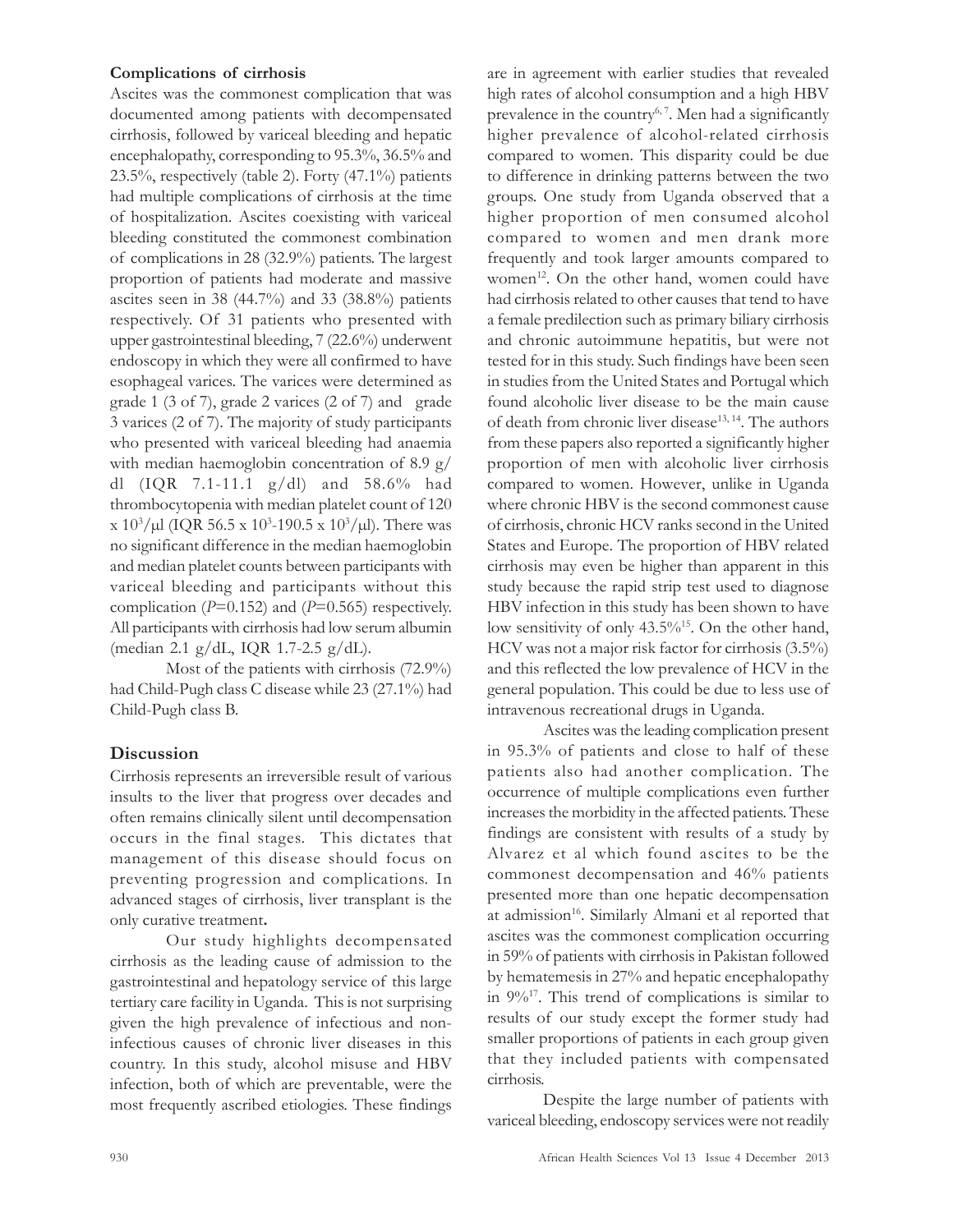accessible to these patients. Even then, the few patients who had endoscopy only received diagnostic services and not therapeutic endoscopic interventions. This underscores the need for improved endoscopic services so that patients with cirrhosis can receive standard treatment and surveillance for varices.

This study had some limitations. The diagnosis of cirrhosis was not confirmed by histology which could have led to erroneous diagnosis of cirrhosis. However, 71 (83.5%) patients had abdominal ultrasound features consistent with cirrhosis. In the remaining 14 patients, clinical features of portal hypertension together with low albumin and/or thrombocytopenia were construed as cirrhosis. A study by Kryger et al<sup>18</sup> showed clinical diagnosis of cirrhosis as an accurate method in a group of patients with alcoholic cirrhosis regardless of professional experience of the clinician. Similarly, some of the diagnoses other than cirrhosis were provisional working diagnoses made by gastroenterologists and no confirmatory tests had been performed in the study. This could have led to misclassification of the different disease categories. Failure to perform endoscopy on all patients to exclude other causes of gastrointestinal bleeding was another limitation of this study. In addition, asterixis, a non specific sign of liver disease was used as one of the signs of hepatic encephalopathy. Finally, the study did not investigate for some of the other important causes of cirrhosis such as autoimmune liver diseases, alpha-1-antitrypsin deficiency, hemochromatosis and Wilson's disease. It is therefore difficult to relate the few studied factors as the only causes of the cirrhosis.

## Conclusion

Cirrhosis is common in Mulago Hospital, presenting mainly with ascites, variceal bleeding and encephalopathy. Aside from controlling causes of liver diseases, especially alcohol and HBV infection, in the interim it is necessary to manage complications in patients who already have cirrhosis.

## Acknowledgement

This study was supported in part by the German Academic Exchange program (DAAD). The contents of the manuscript are the responsibility of the authors and do not necessarily represent the views of DAAD. The authors also acknowledge the patients who participated in the study as well as their families.

## References

- 1. Blachier M, Leleu H, Peck-Radosavljevic M, Valla DC and Roudot-Thoraval F. The burden of liver disease in Europe. A review of available epidemiological data. European Association for the Study of the Liver. 2013; www.easl.eu/\_eupolicy/eu-literature-review. Accessed 02 July 2013
- 2. World Health Organization. Age-standardized death rates: Liver cirrhosis by country. 2013; http:/ / a pps . w h o .int/gho/da ta/ node.main.A1081?lang=en?showonly=GISAH. Accessed 02 July 2013
- 3. Björnsson E, Verbaan H, Oksanen A, Fryde´n A, Johansson J, Friberg S et al. Health-related quality of life in patients with different stages of liver disease induced by hepatitis C. Scand J Gastroenterol 2009;44(7):878-87
- 4. Volk ML, Tocco RS, Bazick J, Rakoski MO and Lok AS. Hospital admissions among patients with decompensated cirrhosis. AM J Gastroenterol 2012;107(2):247-52
- 5. Van der Hilst CS, Ijtsma AJ, Slooff MJ, Tenvergert EM. Cost of liver transplantation: a systematic review and meta-analysis comparing the United States with other OECD countries. Med Care Res Rev. 2009;66:3–22.
- 6. Bwogi J, Braka F, Makumbi I, Mishra V, Bakamutumaho B, Nanyunja M et al. Hepatitis B infection is highly endemic in Uganda: findings from a national serosurvey. Afri Health Sci 2009;9(2):98-108
- 7. Global Status Report: Alcohol Policy, World Health Organization, Geneva, 2004
- 8. Moore KP, Wong F, Gines P, Bernardi M, Ochs A, Salerno F et al. The management of ascites in cirrhosis. Report on the concensus conference of the international ascites club. Hepatology 2003;38:258-266
- 9. Burroughs AK. Liver disorders -Management of chronic liver disease: In: Medicine International. 1990; Chapter 84:3472-3483.
- 10. Beppu K, Inokuchi K, Koyanagi N, Nakayama S, Sakata H, Kitano S et al. Prediction of variceal hemorrhage by esophageal endoscopy. Gastrointest Endosc 1981;27:213-218
- 11. Durand F and Valla D. Assessment of prognosis of cirrhosis. Semin Liver Dis. 2008;28(1):110-122
- 12. Tumwesigye NM and Kasirye R. Gender and the major consequences of alcohol consumption in Uganda. In: Obot IS, Room R, editors. Alcohol, gender and drinking problems: Perspectives from low and middle income